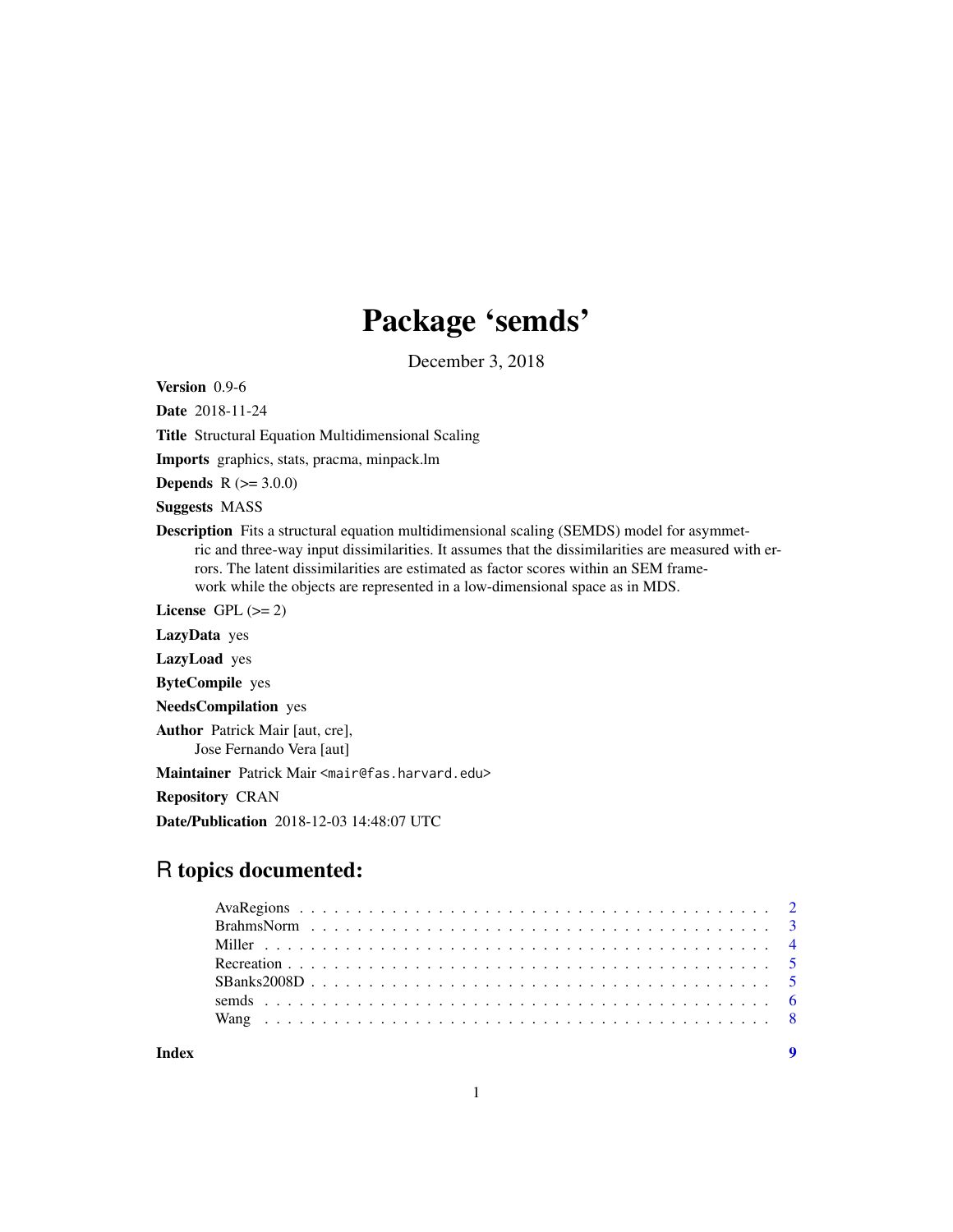<span id="page-1-0"></span>

Contains dissimilarity matrices across mountain regions in British Columbia and BC for each of the 13 avalanche problems. The extended Dice coefficient was used on problem prevalences in order to compute the dissimilarities. This computation was carried out for each elevation band (alpine, treeline, below treeline) separately.

#### Usage

data(AvaRegions)

#### Format

For each elevation band a list of dissimilarity matrices is provided for the following avalanche problems:

DeepP Deep persistent slab

Ldry Loose dry avalanche

Lwet Loose wet & persistent slab

NoProbs No avalanche problems

Pers Persistent slab

PersPlus Persistent slab plus

Spring Spring-like

Storm Storm slab

StormDeepP Storm & deep persistent slab

StormPers Storm & persistent slab

StormWind Storm & wind slab

StormWindPers Storm, wind, & persistent slab

Wind Wind slab

#### Note

Thanks to Pascal Haegeli from SFU for sharing this dataset.

# References

Shandro, B., & Haegeli, P. (2018). Characterizing the nature and variability of avalanche hazard in western canada. Natural Hazards and Earth System Sciences, 18, 1141-1158.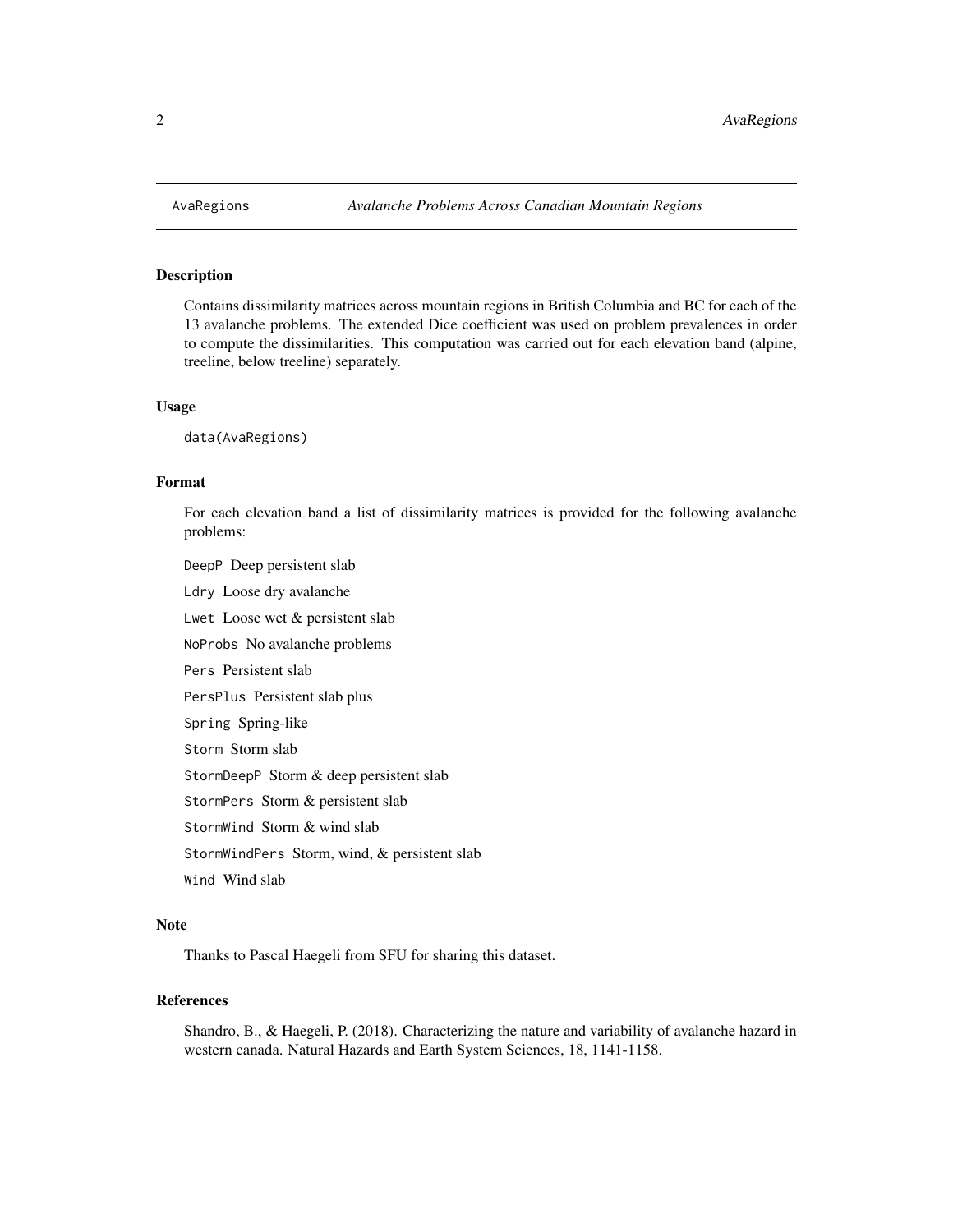#### <span id="page-2-0"></span>BrahmsNorm 3

#### Examples

| data(AvaRegions) |                   |
|------------------|-------------------|
| str(alpD)        | ## alpine         |
| str(tlD)         | ## treeline       |
| str(btlD)        | ## below treeline |

BrahmsNorm *Brahms Compositions*

#### Description

A few seconds from recordings of 15 musical compositions by Brahms were the stimuli for a study involving 10 McGill undergraduates. The 105 possible unordered pairs of these pieces of music were transcribed to tape and each student was required to judge the dissimilarity for each pair. The judgements were ratings on an ordered category rating scale having 25 numbered categories with the lowest category labelled "extremely similar" and the largest category labelled "extremely different". Thus each judgement was transcribed as an integer from 1 to 25. Here we give a normalized version of the data.

#### Usage

data(BrahmsNorm)

# Format

A list of length 10 (10 students). Each list element contains a lower triangular matrix with entries reflecting dissimalities of 15 compositions by Brahms: Violin C (V), Clarinet Quintet (Cl5), Symphone 1 (S1), Piano Trio (P3), Piano C (P), Requiem (R), Variants (V), Symphony 4 (S4), Piano Quintet (P5), Viola S (Vi), Valse (Val), Serenata (Ser), Horn Trio (HT), Rhapsody (RH), Violin S (Vs).

#### References

Ramsay, J. O. (1982). Some statistical approaches to multidimensional scaling data. Journal of the Royal Statistical Society, Series A, 145, 285–312.

#### Examples

data(BrahmsNorm)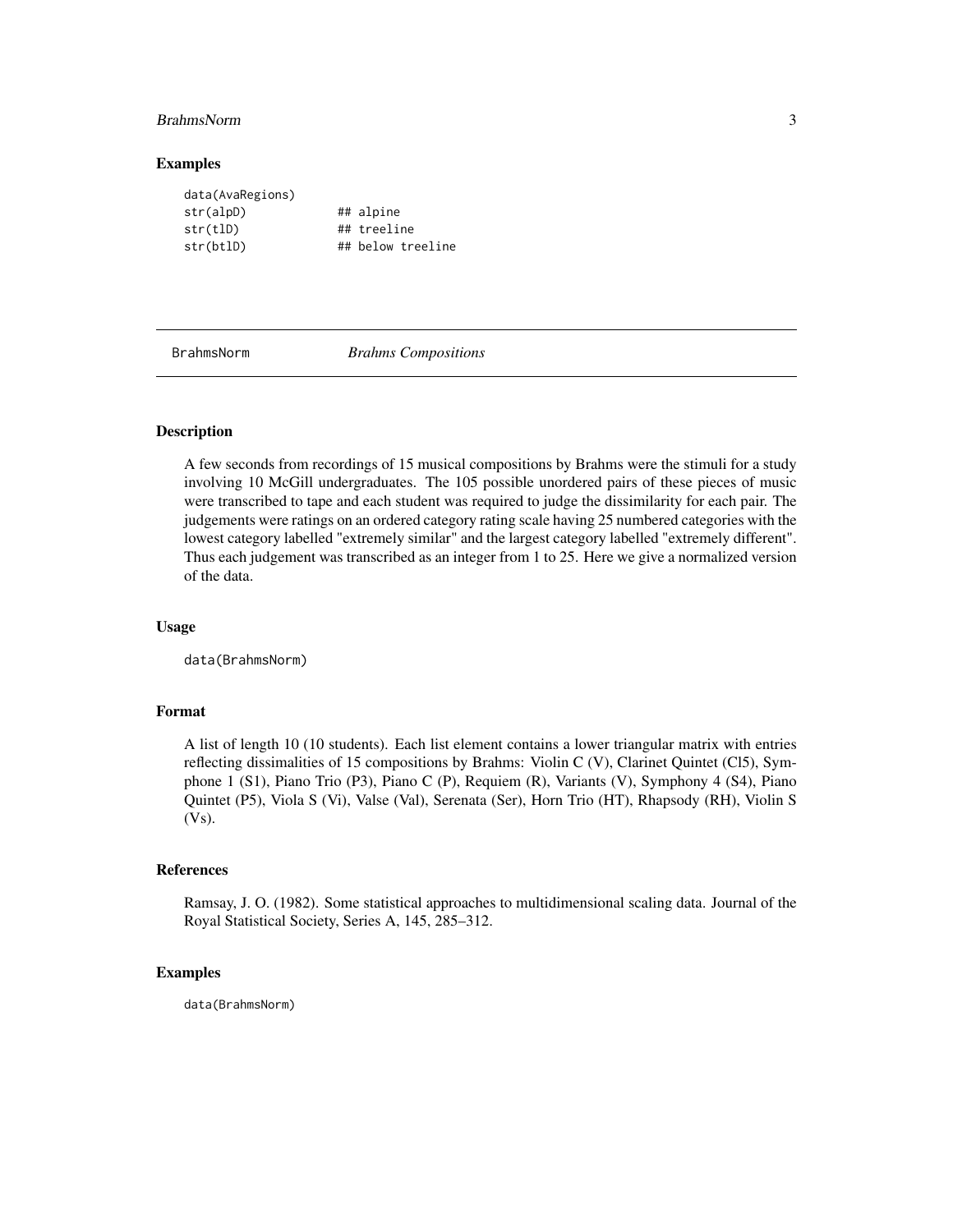<span id="page-3-1"></span><span id="page-3-0"></span>

Miller and Nicely (1955) data of perceptual confusions between 16 English consonant phonemes.In this test, female subjects listened to female speakers reading consonant-vowel syllables formed by pairing the consonants with the vowel "a" (as in father), and the subjects were required to write down the consonant they heard after each syllable was spoken. The confusions or errors of identification matrices were compiled under 17 different experimental conditions. The first four 16 x 16 tables given summarize the data obtained when noise-masking conditions produced varying speech-to-noise (S/N) ratios, with the addition of random noise at different levels. The original similarities were transformed into dissimilarities by considering the normalization procedure described by Hubert (1972) for this data set.

#### Usage

data(Miller)

#### Format

An asymmetric dissimilarity matrix. "th1" refers to the "th" as in "thy"; "th2" to the "th" as in "thigh"; "ti" refers to the "ti" as in "dilution".

# References

Miller, G. A., & Nicely, P. E. (1955). An analysis of perceptual confusions among some English consonants. The Journal of the Acoustic Society of America, 27, 338–352.

Hubert, L. (1972). Some extensions of Johnson's hierarchical clustering algorithms. Psychometrika, 37, 261–274.

Vera, J. F. & Rivera, C. D. (2014). A structural equation multidimensional scaling model for onemode asymmetric dissimilarity data. Structural Equation Modeling: A Multidisciplinary Journal, 21(1), 54–62.

#### Examples

data(Miller)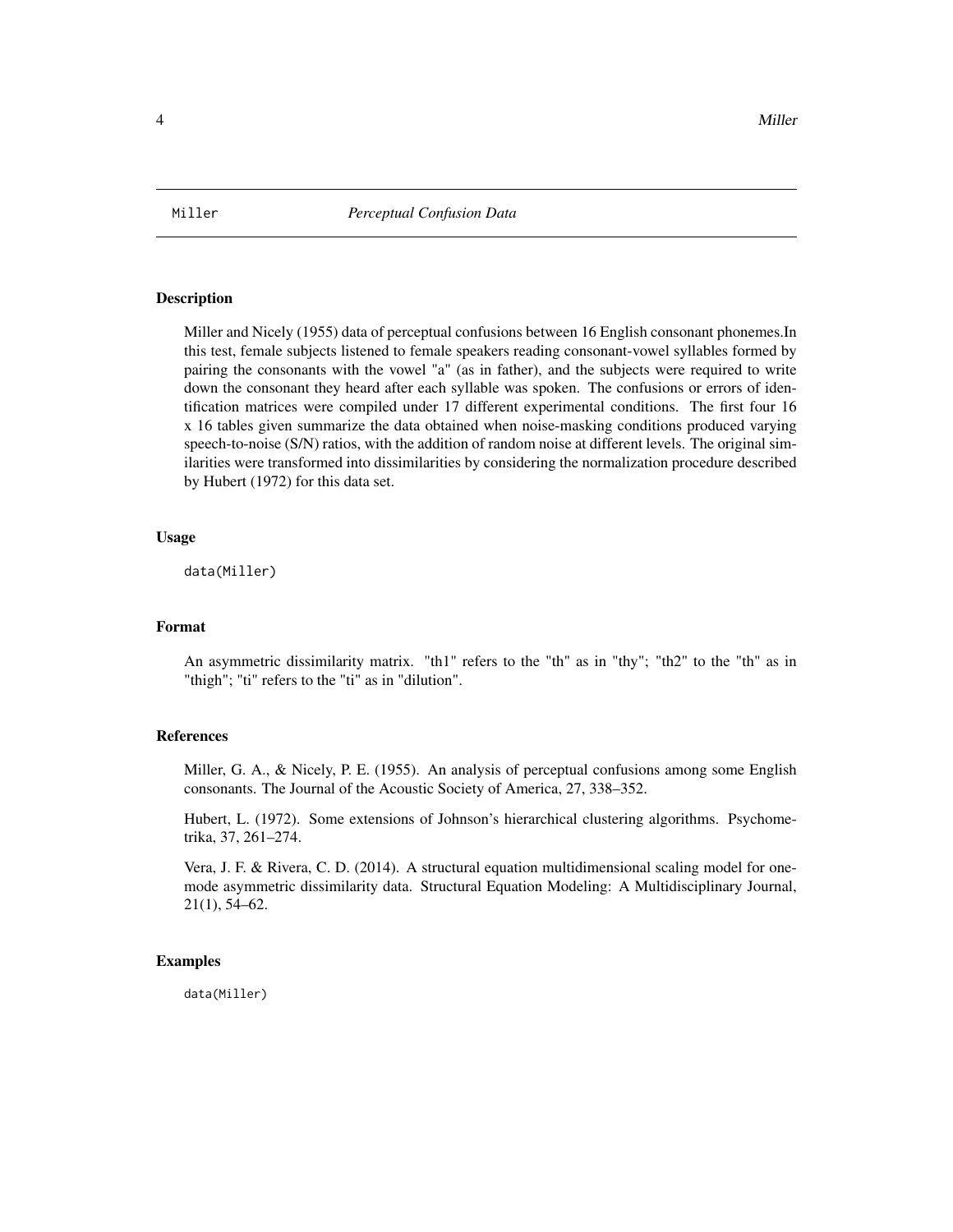<span id="page-4-0"></span>

Ten subjects were asked to judge differences, in terms of his/her own preference, between 15 forms of recreations. Each particular subject judged every one of 105 pairs of forms of recreation in a dissimilarity scale of 25 categories (numbered from 1 to 25). In this data set, only the lower right triangle excluding the diagonal was originally considered for each dissimilarity matrix because the natural asymmetry in judements. Recreations forms were Concert (Ct), Museum (M), Theater (T), Movie (Mv), Television (TV), Conference (Cf), Reading (R), Hockey (H), Ballet (B), Debate (D), Fashion (F), Doc-film (Df), Exhibition (E), Shopping (S) and Restaurant (Re).

#### Usage

data(Miller)

# Format

A list of dissimilarity matrices.

#### References

Ramsay (1997).

#### Examples

data(Recreation)

SBanks2008D *Spanish Bank Crisis*

#### Description

Data are taken from Sagarra et al. (2018) involving 15 Spanish Banks in 2008 and 2012. Dissimilarities are computed by a reverse transformation of Chen's commonality index for studying branch rivalry. The rows reflect the recipients of competitive pressure, the columns the creators of rivalry. The larger a dissimilarity value, the lower the competition.

#### Usage

data(SBanks2008D) data(SBanks2012D)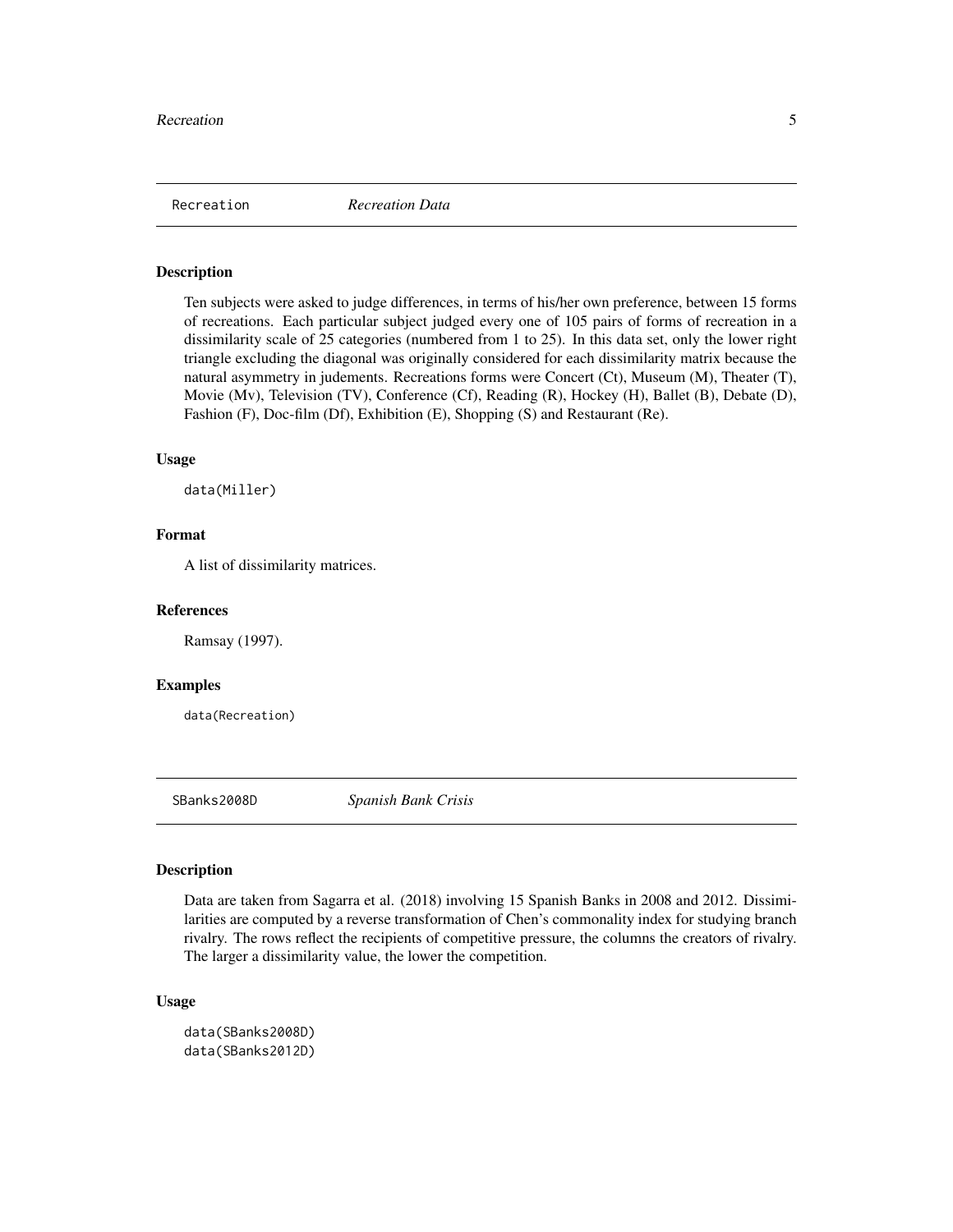#### <span id="page-5-0"></span>Format

Two asymmetric dissimilarity matrices (2008 and 2012) with 15 Spanish banks in the rows and columns.

#### References

Sagarra, M., Busing, F. M. T. A., Mar-Molinero, C., & Rialp, J. (2018). Assessing the asymmetric effects on branch rivalry of spanish financial sector restructuring. Advances in Data Analysis and Classification, 12 , 131-153.

#### Examples

```
data(SBanks2008D)
str(SBanks2008D)
```

```
data(SBanks2012D)
str(SBanks2012D)
```
semds *Structural Equation Multidimensional Scaling*

#### Description

Fits a multidimensional scaling (MDS) model on asymmetric dissimilarity data and three-way data. It uses an alternating estimation procedure in which the unknown symmetric dissimilarity matrix is estimated in a structural equation modeling (SEM) framework while the objects are represented in a low-dimensional space.

#### Usage

```
semds(D, dim = 2, saturated = FALSE, theta\theta = NULL, maxiter = 1000, eps = 1e-06)
```
### Arguments

| D         | A list of input dissimilarity matrices for the general multiway case. For the<br>special 2-way case it can also be a single asymmetric dissimilarity matrix. |
|-----------|--------------------------------------------------------------------------------------------------------------------------------------------------------------|
| dim       | Number of dimensions for MDS solution.                                                                                                                       |
| saturated | For the 2-way case only: whether the model is saturated (TRUE) or not (FALSE;<br>default).                                                                   |
| theta0    | Starting values for SEM parameter vector.                                                                                                                    |
| maxiter   | Maximum number of iterations.                                                                                                                                |
| eps       | Convergence criterion for difference of subsequent stress values.                                                                                            |

# Details

Add details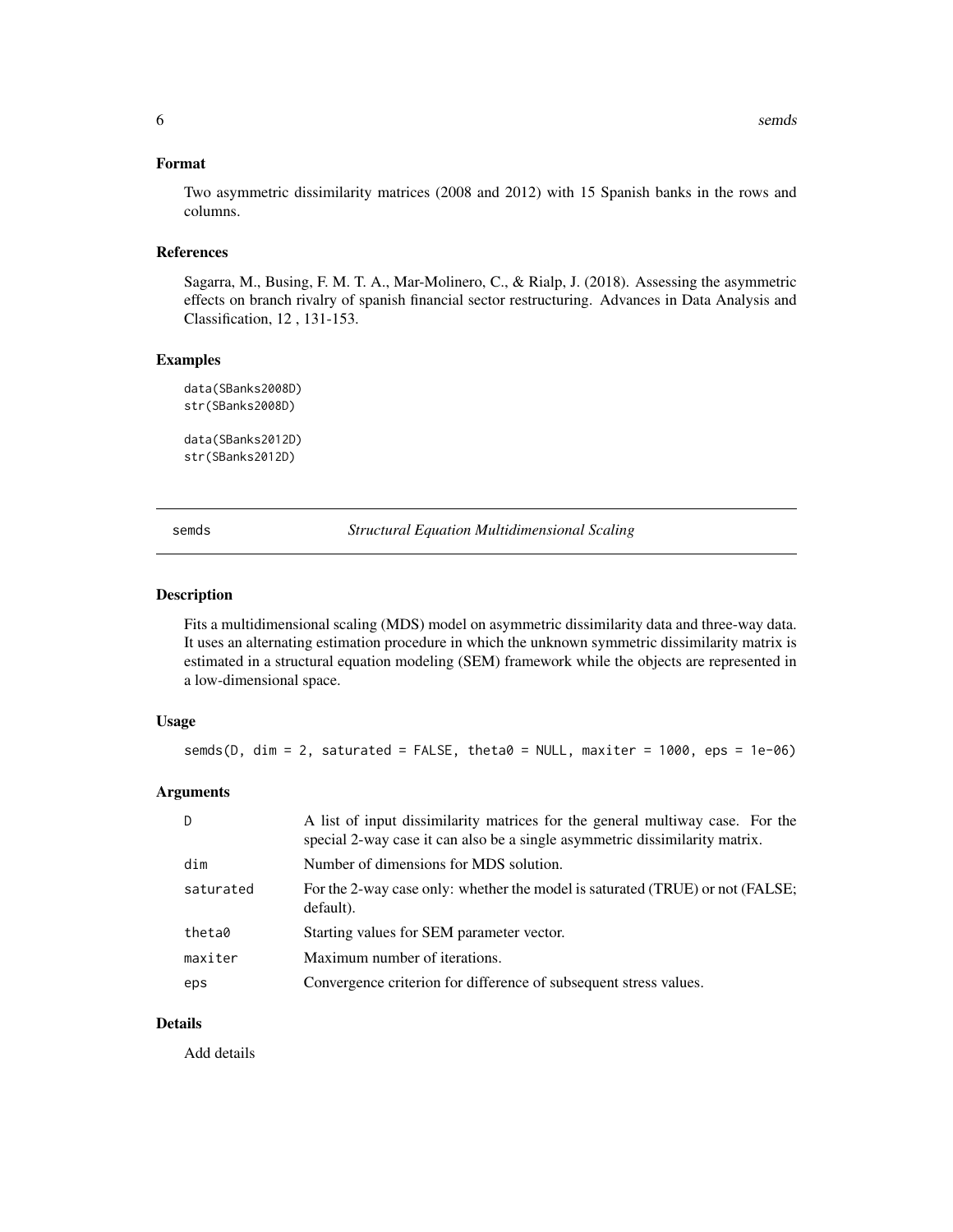#### semds 7

# Value

Returns an object of class "semds" containing the following elements.

| stressnorm | Normalized stress value.                |
|------------|-----------------------------------------|
| stressraw  | Raw stress value.                       |
| Delta      | Disparity matrix.                       |
| theta      | SEM parameter vector.                   |
| conf       | MDS configurations.                     |
| dist       | Distance matrix based on configurations |
| niter      | Number of iterations.                   |
| thetatab   | Parameter table.                        |
| call       | Function call.                          |

# Author(s)

Patrick Mair, Jose Fernando Vera

# References

Vera, J. F. & Rivera, C. D. (2014). A structural equation multidimensional scaling model for onemode asymmetric dissimilarity data. Structural Equation Modeling: A Multidisciplinary Journal, 21(1), 54–62.

# Examples

```
## asymmetric model
fit2way <- semds(Miller)
fit2way
summary(fit2way)
plot(fit2way)
```

```
## asymmetric model (saturated)
fit2wayS <- semds(Miller, saturated = TRUE)
fit2wayS
fit2wayS$theta
```

```
## general three-way model
fitmway <- semds(BrahmsNorm)
fitmway
summary(fitmway)
plot(fitmway)
```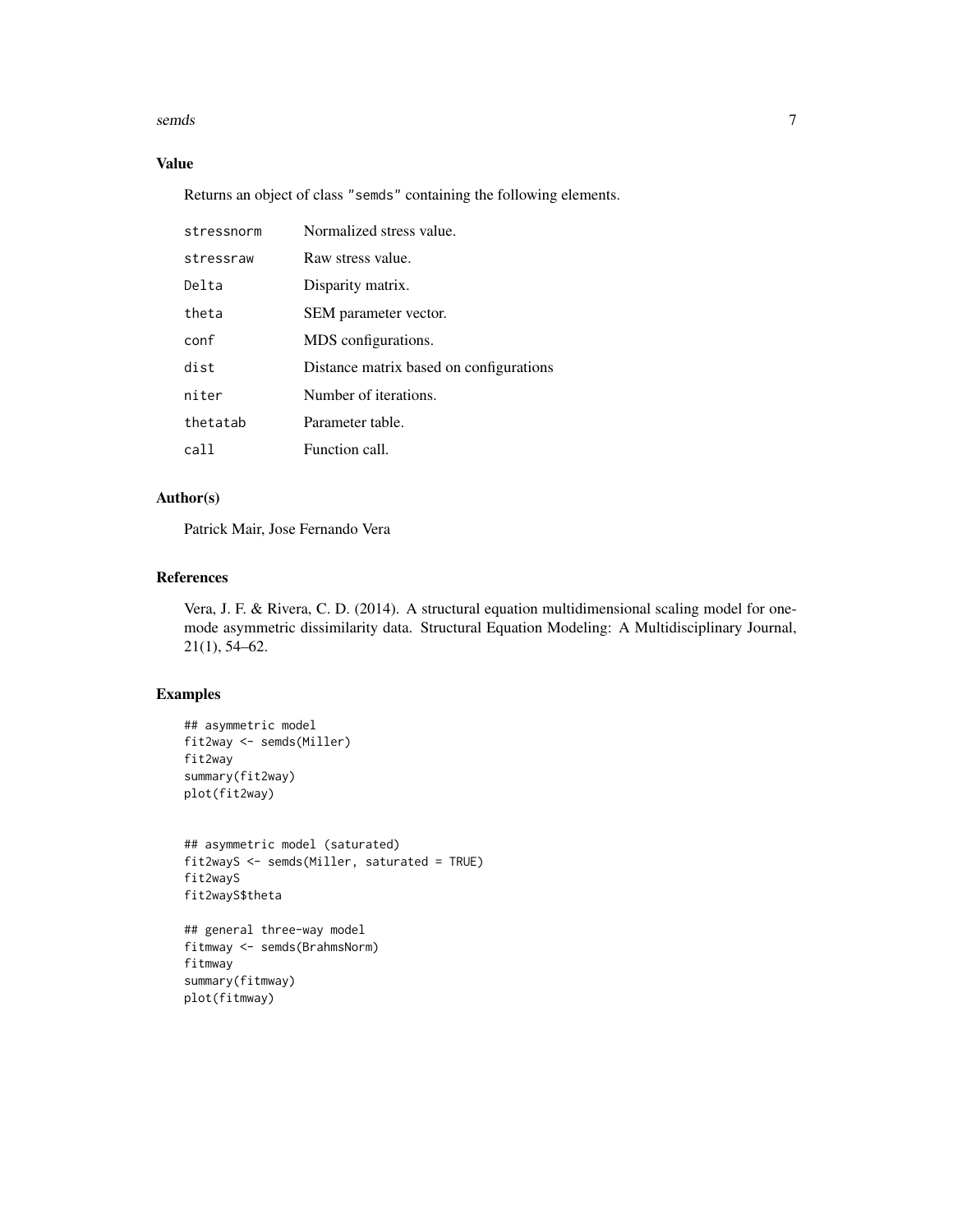<span id="page-7-0"></span>In this data set by Wang and Bilger (1973), the same consonant phonemes considered as in Miller & Nicely (1955), except that "m"" and "n"" are substituted for "tS" as in "cheap", and "d3" as in "jeep"", were combined with each of the three vowels /i,a,u/ under six speach-to-noise ratios. To obtain dissimilarities, the normalization approach proposed in Hubert (1972) was applied.

#### Usage

data(Wang)

#### Format

An asymmetric dissimilarity matrix.

#### References

Wang, M. D., & Bilger, R. C. (1973). Consonant confusions in noise: A study of perceptual features. The Journal of the Acoustical Society of America, 54(5), 1248–1266.

Miller, G. A., & Nicely, P. E. (1955). An analysis of perceptual confusions among some English consonants. The Journal of the Acoustic Society of America, 27, 338–352.

Hubert, L. (1972). Some extensions of Johnson's hierarchical clustering algorithms. Psychometrika, 37, 261–274.

#### See Also

[Miller](#page-3-1)

#### Examples

data(Wang)